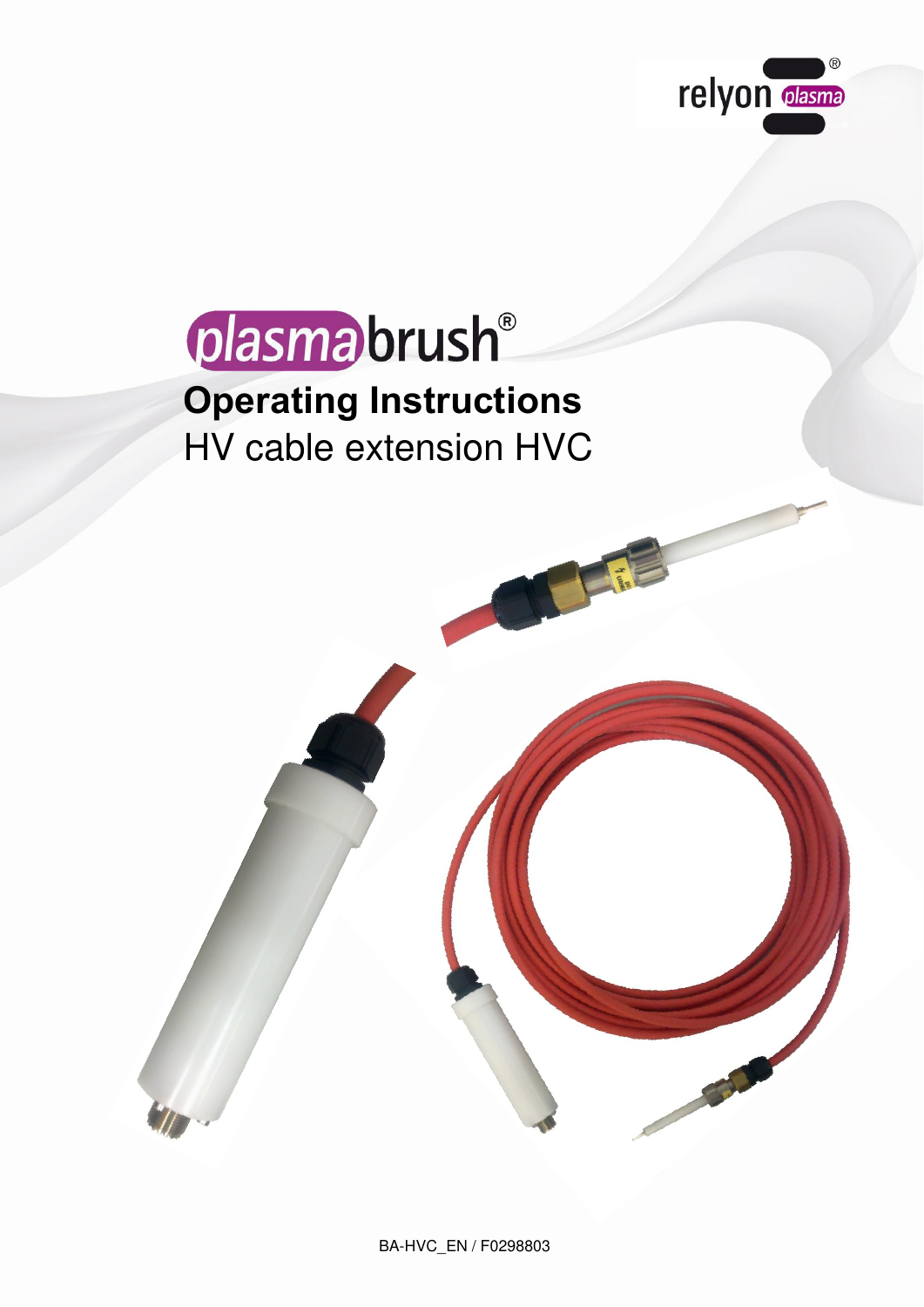We are pleased that you decided on a brand device from **relyon plasma** GmbH and thank you for the trust you have placed in our company. In order to make the best possible use of the device, please read through these Operating Instructions carefully.

# i **Important advice!**

**It is essential to read these Operating Instructions thoroughly prior to assembly, installation and commissioning.** 

**It is essential to observe the safety instructions!** Non observance of the safety instructions can result in accidents and cause serious injury and damage to property.

**Commissioning and operation of the cable extension HVC must only be carried out by qualified and instructed technicians!** 

**Provide instruction for your personnel.** The operating company/user is responsible for ensuring that personnel fully comprehend how to operate the device and understand the safety regulations.

© Copyright **relyon plasma** GmbH 2021.

Alle Rechte vorbehalten. All rights reserved.

Texts, images and graphic, including their layout, are protected by copyright and other protective laws. Dissemination and reproduction of this document, utilization and disclosure of its contents are prohibited unless expressly permitted. Violators shall be liable to pay damages. All rights in the case of patent, utility patent or design patent registration reserved.

Translation Operating Instructions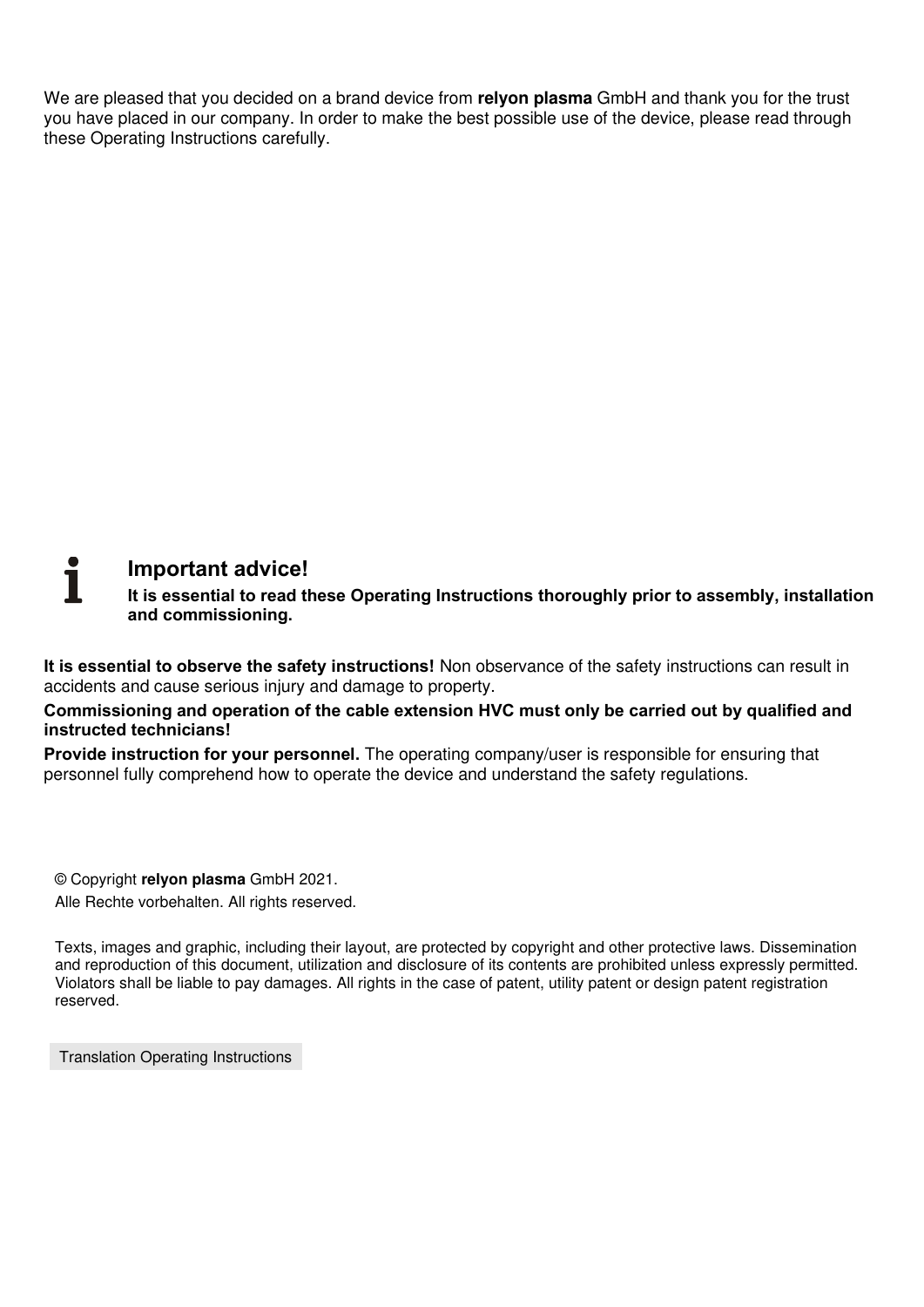

| 1              |      |       |  |
|----------------|------|-------|--|
|                | 1.1  |       |  |
|                | 1.2  |       |  |
|                | 1.3  |       |  |
|                | 1.4  |       |  |
| $\overline{2}$ |      |       |  |
|                | 2.1  |       |  |
|                | 2.2  |       |  |
|                |      | 2.2.1 |  |
|                |      | 2.2.2 |  |
|                | 2.3  |       |  |
| 3              |      |       |  |
|                | 3.1  |       |  |
|                | 3.2  |       |  |
| 4              |      |       |  |
| 5              |      |       |  |
|                | 5.1  |       |  |
|                | 5.2  |       |  |
| 6              |      |       |  |
| 7              |      |       |  |
| 8              |      |       |  |
|                | 8.1  |       |  |
| 9              |      |       |  |
|                | 9.1  |       |  |
|                | 9.2  |       |  |
|                | 9.3  |       |  |
|                | 9.4  |       |  |
| 10             |      |       |  |
|                | 10.1 |       |  |
| 11             |      |       |  |
|                | 11.1 |       |  |
|                | 11.2 |       |  |
| 12             |      |       |  |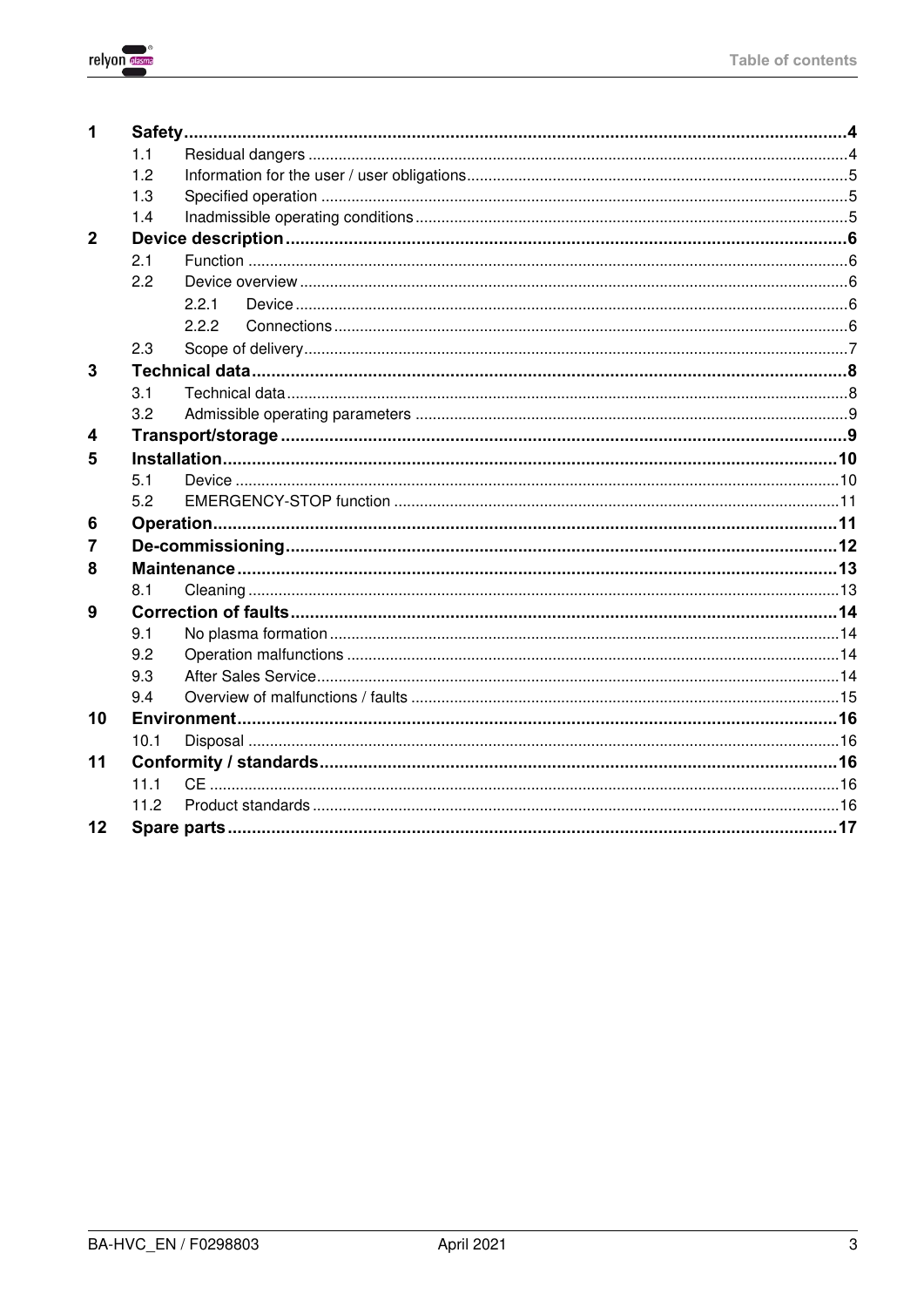<span id="page-3-0"></span>

The cable extension HVC has been built in accordance with the relevant international standards. As with every technical product, however, the system may be dangerous in the case of unauthorized or non-specified use.

In addition to the notes in these Operating Instructions, observe generally applicable safety instructions.

Work with the plasma generator can be dangerous and result in serious - in some cases even fatal - injuries. Therefore always protect yourself and others.



#### **Caution – Danger!**

Please mind and follow the safety advices and demands of this operation instructions, otherwise serious – in some cases even fatal – injuries may result of the use of this device.

# <span id="page-3-1"></span>**1.1 Residual dangers**

This device has been produced with state-of-the-art technology. Nevertheless, residual risk can never be totally excluded.

It is essential to observe the following safety instructions:



# **Caution – electrical voltage!**

- Danger from high voltage
- Never touch the cable extension HVC during operation.
- Danger from high voltage. If damages are detectable at the electrical connection, mains cable or at the device:
	- Do not put the device into operation.
	- Have the damaged parts repaired by a specialist or replace them.



#### **Caution – health hazard!**

The device operates at a high frequency (~ 40 to 65 kHz at the plasma generator).

- Persons with a pacemaker or hearing aid should take the following precautionary measures:
	- Never hold the cable extension HVC near a pacemaker or hearing aid.
	- Consult a doctor prior to working near the cable extension HVC.
- In hospitals or similar buildings, it is possible that operation of the system may impair the operation of electromedical, information technology and other devices (ECG, PC, ...).
	- Prior to commissioning the device, ensure that the users of such devices or systems have been informed of this possibility.



### **Risk of stumbling!**

Install or place cable and gas line in suitable cable routes. Install the cable in a way that there is no risk of stumbling.

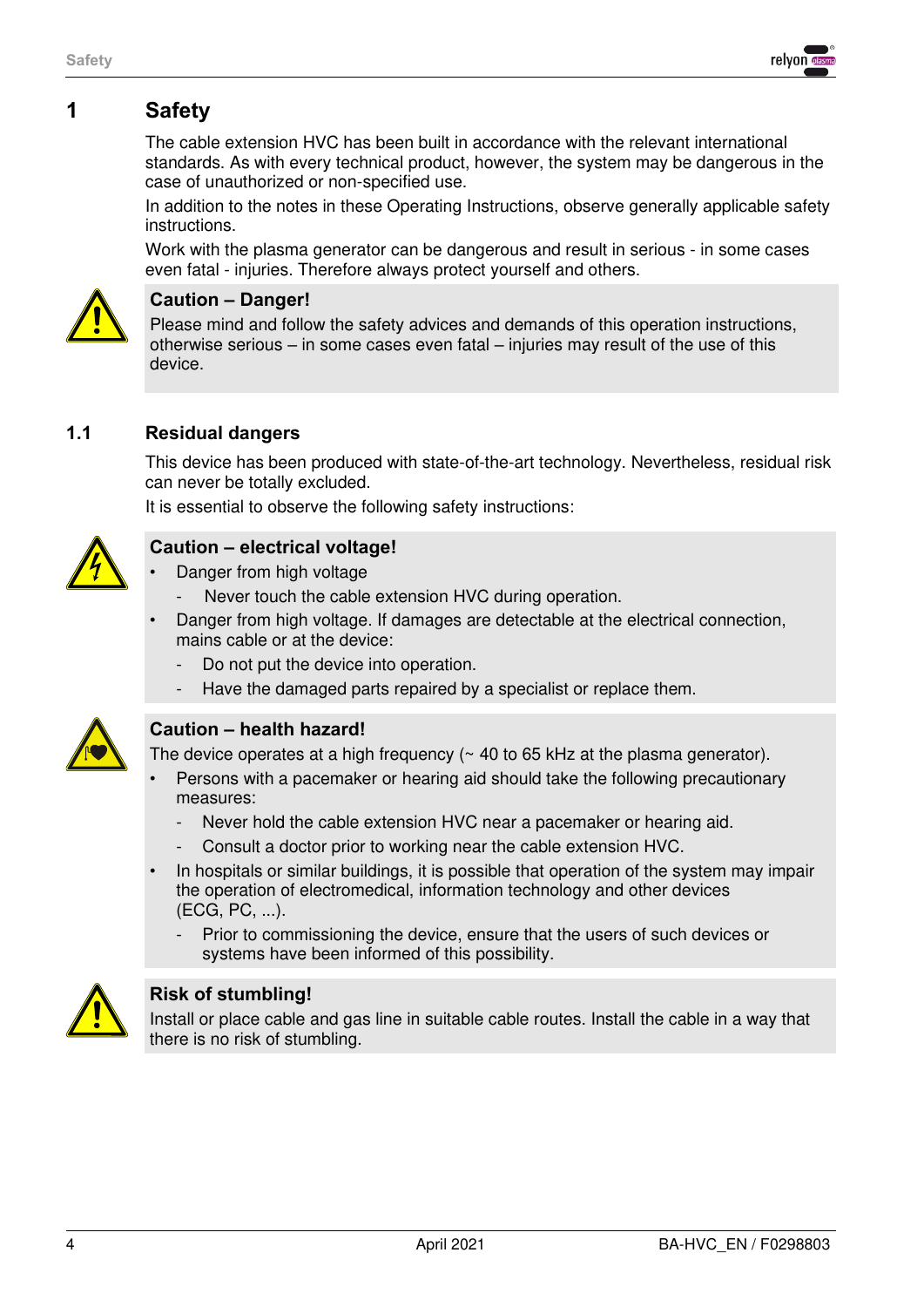

### <span id="page-4-0"></span>**1.2 Information for the user / user obligations**

- Emitted interference can always be expected at the cable extension HVC.
	- The system is tested in accordance with the EMC directive.
	- The user must check and ensure electromagnetic compatibility with other electric and electronic devices in the direct vicinity.
- The cable extension HVC must only be operated with the original plasma power supplies and the original plasma generator from **relyon plasma** GmbH.
- The plasma generators from **relyon plasma** GmbH must be operated only with one cable extension HVC.
- Ensure that:
	- The operating personnel have read and understood these Operating Instructions.
	- Persons near the plasma jet have also been informed of the hazards and have the necessary protective equipment.
	- Maintenance work is only carried out by qualified technicians.
- Provide instruction for operating personnel, in particular, on the safety instructions in these Operating Instructions.
- Always keep the cable in perfect working order.
- Modifications to the cable extension result in forfeiture of the operating license and invalidation of the guarantee. Exception: The modifications are explicitly permitted by the manufacturer.

# <span id="page-4-1"></span>**1.3 Specified operation**

The cable extension HVC and a suitable plasma generator is designed exclusively for plasma treatment of material surfaces (metals, textiles, glass, plastics) for activation, cleaning, coating or residue removal at atmospheric pressure.

Under no circumstances may the device be operated by untrained personnel.

#### <span id="page-4-2"></span>**1.4 Inadmissible operating conditions**

Device operation is inadmissible under the following conditions:

- Use in potentially explosive areas (EX).
- strong dust deposition
- too high air humidity (see technical data, page [8\)](#page-7-0)
- an installation location with an absolute altitude higher than 2.000 m
- strong vibrations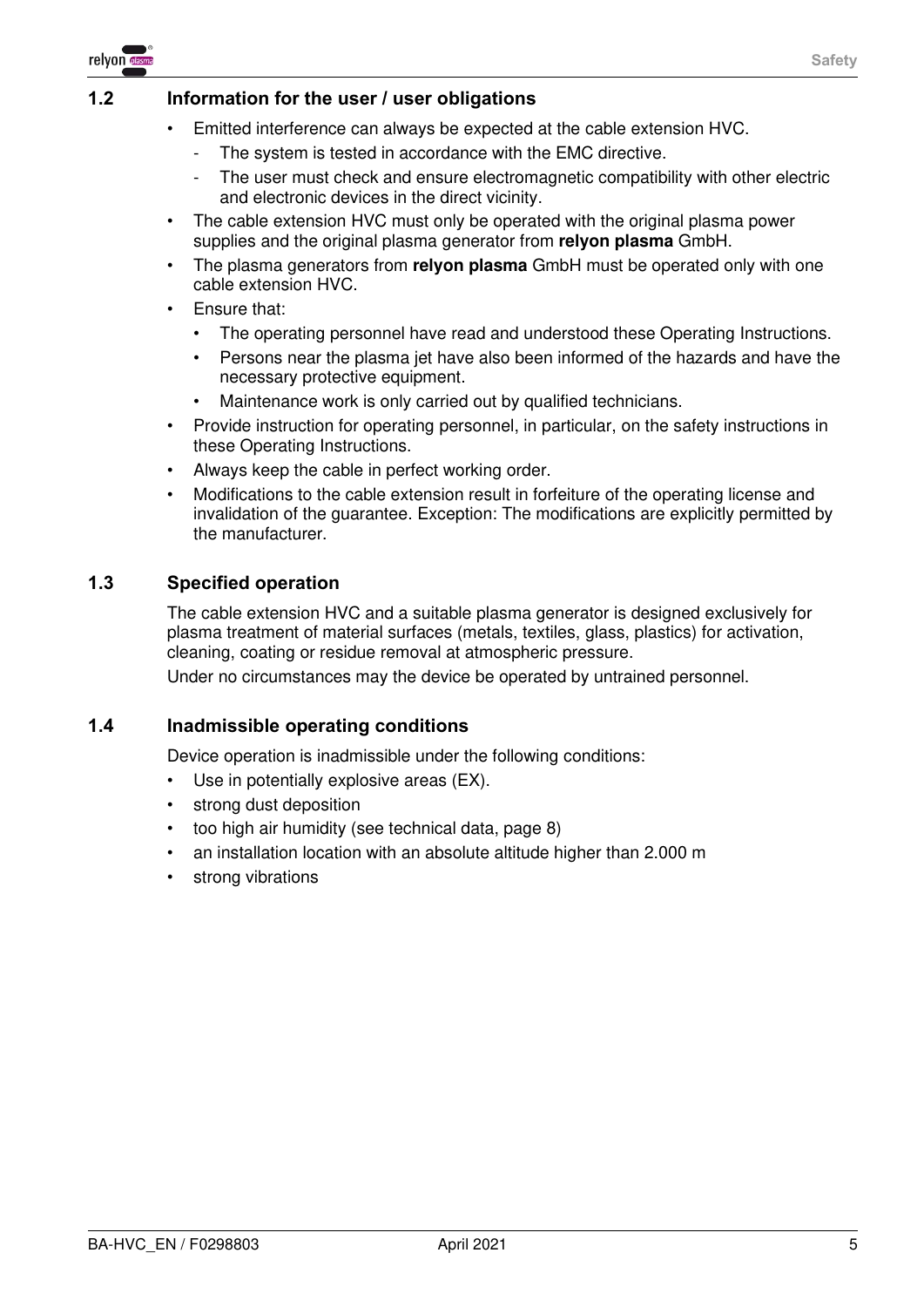

# <span id="page-5-0"></span>**2 Device description**

# <span id="page-5-1"></span>**2.1 Function**

The cable extension HVC is part of an atmospheric pressure plasma generator used for atmospheric plasma treatment or pretreatment of a very wide variety of material surfaces. It is designed for industrial applications where, for example, surfaces are activated with plasma and cleaned prior to printing, bonding or painting. The application of surface coatings is also possible.

The device is also suitable for laboratory operation by instructed personnel.

### <span id="page-5-2"></span>**2.2 Device overview**

#### **2.2.1 Device**

<span id="page-5-3"></span>

### <span id="page-5-4"></span>**2.2.2 Connections**



| No. | Component                      |  |
|-----|--------------------------------|--|
|     | High-voltage plug              |  |
|     | cable                          |  |
|     | High-voltage connection socket |  |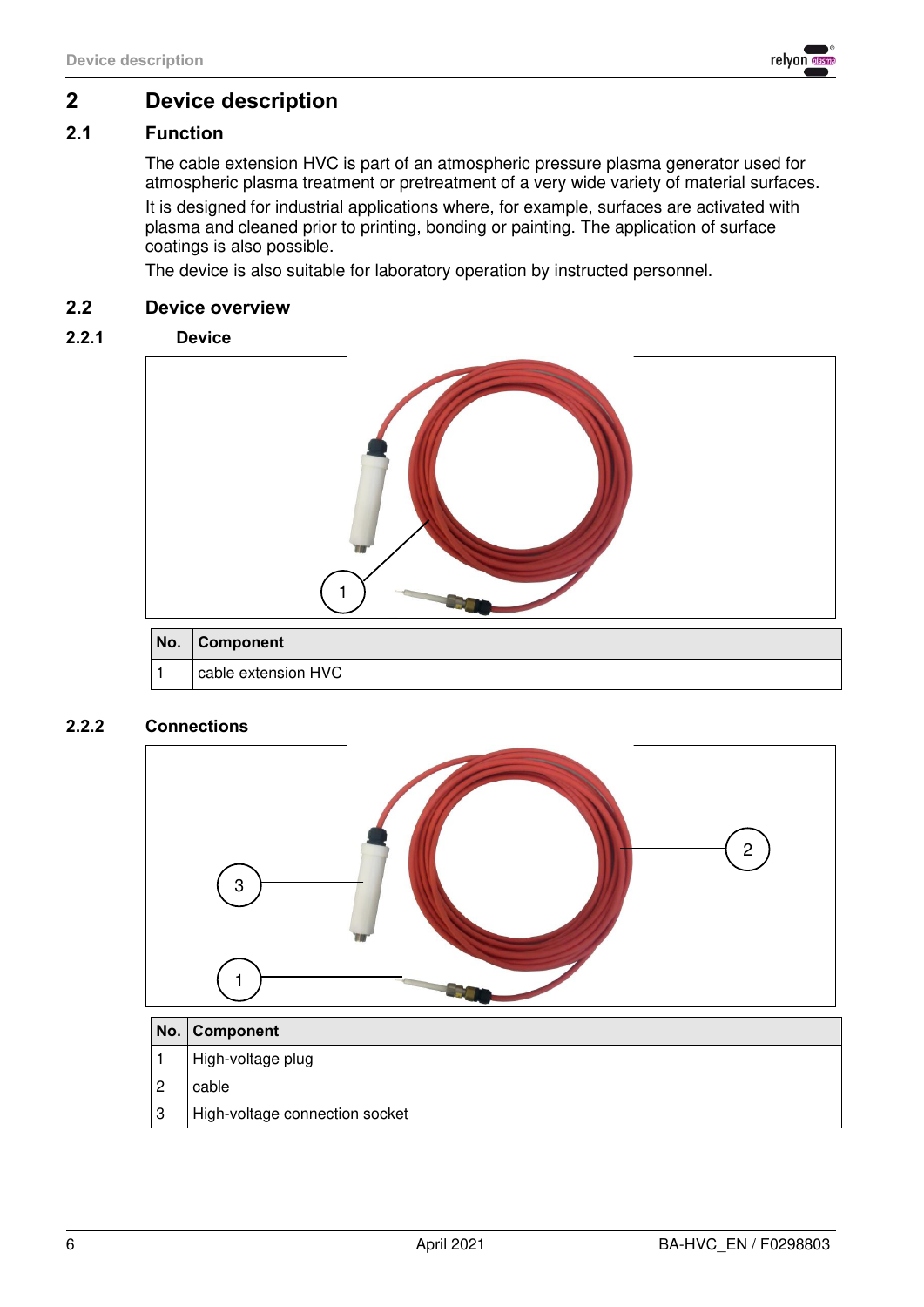

# <span id="page-6-0"></span>**2.3 Scope of delivery**

The following components are included in the delivery:

- HVC High-voltage cable extension
- Operating Instructions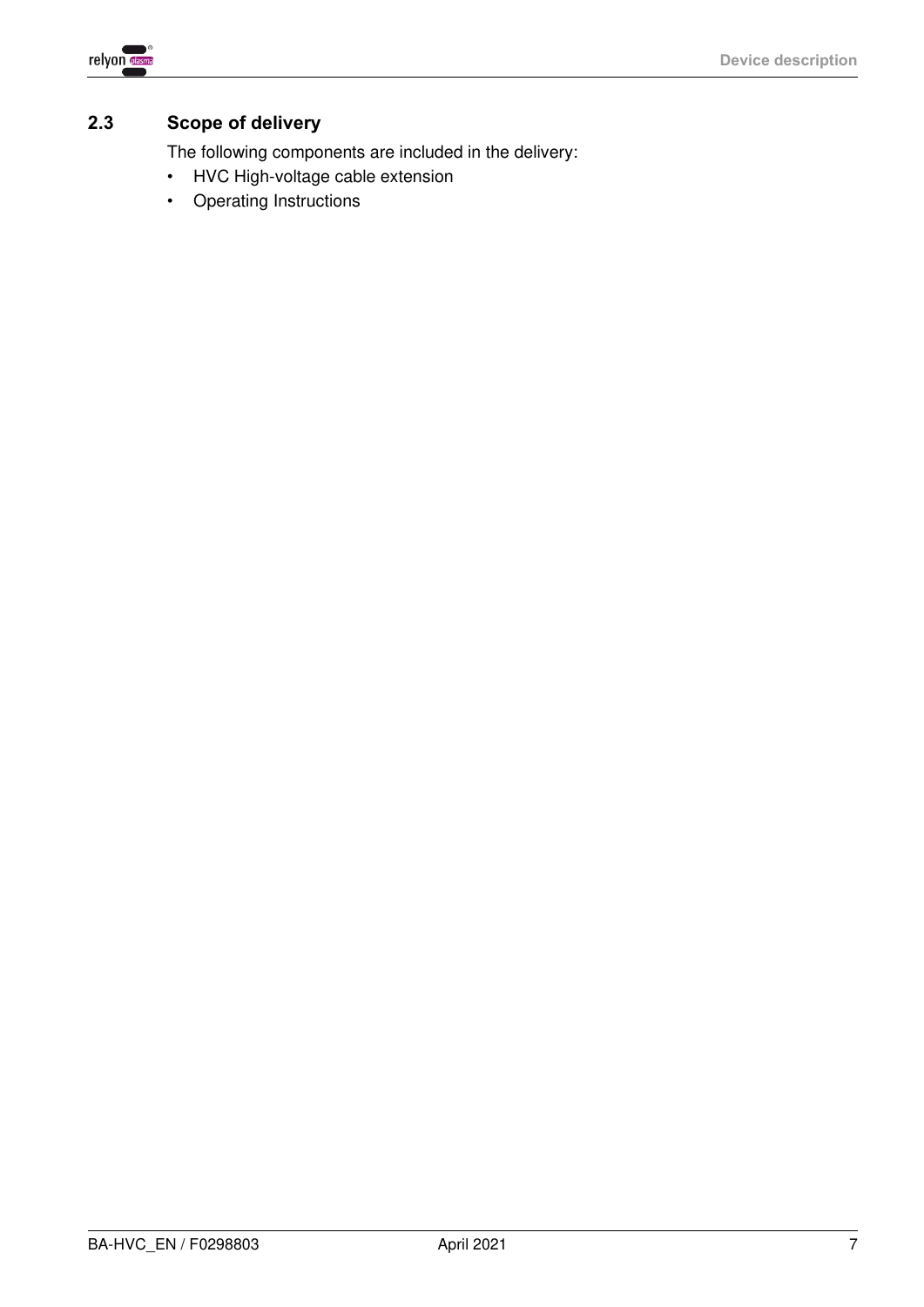

# <span id="page-7-0"></span>**3 Technical data**

# <span id="page-7-1"></span>**3.1 Technical data**

| <b>Designation</b>                               | <b>Value</b>                                                                                                                                                                                          |  |  |
|--------------------------------------------------|-------------------------------------------------------------------------------------------------------------------------------------------------------------------------------------------------------|--|--|
| Permanent operating<br>voltage:                  | maximum 6 kV peak                                                                                                                                                                                     |  |  |
| test voltage (inner<br>conductor)                | 16 KV/DC 5 minutes                                                                                                                                                                                    |  |  |
| test voltage (inner conductor<br>/ 1. shielding) | 16 KV/DC 5 minutes                                                                                                                                                                                    |  |  |
| test voltage (1. and 2.<br>shielding)            | 2,5 KV/DC                                                                                                                                                                                             |  |  |
| capacitance                                      | 89,5 pF/m                                                                                                                                                                                             |  |  |
| Working voltage of plasma<br>generator           | up to 20 kV (max. voltage during ignition, short time)<br>$\bullet$<br>up to 2 kV (average operating voltage)<br>$\bullet$                                                                            |  |  |
|                                                  |                                                                                                                                                                                                       |  |  |
| mass cable extension<br>$\bullet$                | 1,2 kg; 2.65 lbs                                                                                                                                                                                      |  |  |
| Minimum bending radius of<br>HV cable            | 120 mm; 4.72"                                                                                                                                                                                         |  |  |
| maximum torsion                                  | $±180^{\circ}/2m$                                                                                                                                                                                     |  |  |
| length                                           | 8000 mm; 315" or 9000mm; 354" depending on configuration<br>Other lengths only after agreement with relyon plasma GmbH.<br>Other lengths may lead to an adaption of the power source<br>$\rightarrow$ |  |  |
| Limit temperature                                |                                                                                                                                                                                                       |  |  |
| cable extension                                  | ≤ 80 °C; 176 °F                                                                                                                                                                                       |  |  |
| Operating conditions                             |                                                                                                                                                                                                       |  |  |
| Air humidity<br>$\bullet$                        | < 80% rel. (non-condensing)                                                                                                                                                                           |  |  |
| Temperature<br>$\bullet$                         | $10 - 40$ °C; 50 - 104 °F                                                                                                                                                                             |  |  |
| Storage conditions                               |                                                                                                                                                                                                       |  |  |
| Air humidity<br>$\bullet$                        | < 80% rel. (non-condensing)                                                                                                                                                                           |  |  |
| Temperature<br>$\bullet$                         | $0 - 60$ °C; 32 - 140 °F                                                                                                                                                                              |  |  |

The cable is optimized for use with robots.

# **Caution – damage to device possible!**

The unit can be damaged if more than one attached cable extensions HVC is in use.

- The plasma generator must be operated only with one cable extension HVC.

V Ă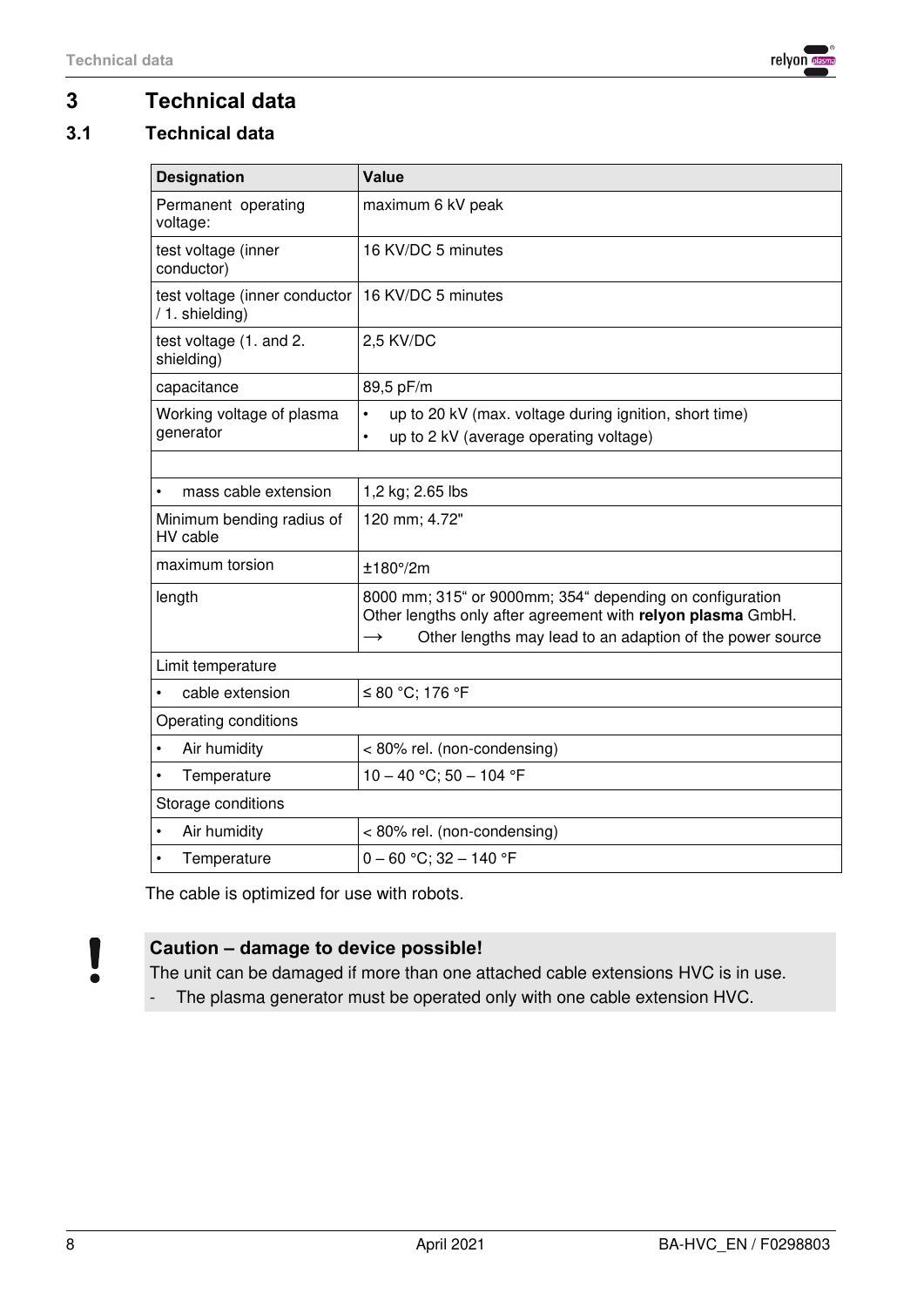

### <span id="page-8-0"></span>**3.2 Admissible operating parameters**

The cable extension HVC in combination with a appropriate plasmagenerator (e.g. plasmabrush® PB3) is designed for plasma treatment of material surfaces (metals, textiles, glass, plastics) for activation, cleaning, coating or residue removal at atmospheric pressure. This plasma treatment may lead to a significantly improved result for subsequent gluing, painting, printing, coating, wetting, lamination, metalizing or bonding process on the surface.

All system components in the working area of the plasma generator must be grounded. The specified limit values must always be observed during operation:

| <b>Designation</b>                                                 | Value             |
|--------------------------------------------------------------------|-------------------|
| Safety distance<br>(persons to plasma generator outlet<br>opening) | 1000 mm; 39.37"   |
| Minimum bending radius cable                                       | 120 mm; 4.72"     |
| maximum torsion cable                                              | $±180^{\circ}/2m$ |
| maximum working temperature                                        | ≤ 80 °C; 176 °F   |
| On-load factor                                                     | 100%              |

### **Caution – damage to device possible!**

The unit can be damaged if more than one attached cable extensions HVC is in use.

The plasma generator must be operated only with one cable extension HVC.

# <span id="page-8-1"></span>**4 Transport/storage**

- Store the cable extension HVC in a dry location. This prevents the electrical contacts from corroding.
- Prevent the cable extension HVC from contamination.
- Prevent the cable extension HVC from mechanical deformations (crushing/ buckling/ stretching/.pressing)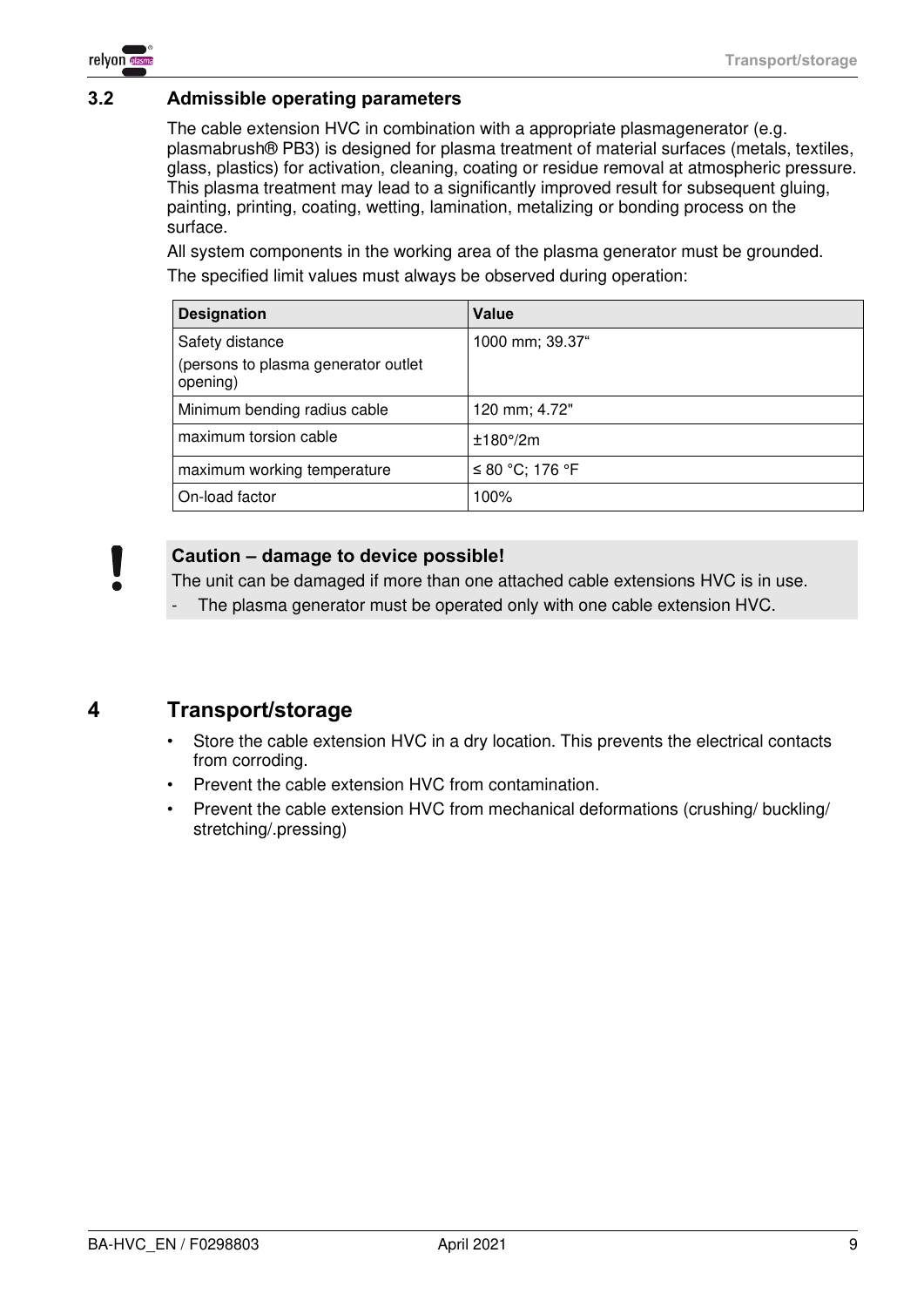

# <span id="page-9-0"></span>**5 Installation**

# <span id="page-9-1"></span>**5.1 Device**



# **Caution – electrical voltage!**

Danger from high voltage.

The connection of the plasma generator or the media supply to the cable extension HVC must only be done by qualified electricians.

Before installing the device, the following conditions must be fulfilled:

- The device must be undamaged.
- In the permanent installation or in the electrical installation of the building has to be a suitable upstream all-pole switch or circuit breaker according to the requirements of national security (Germany: VDE 0100) to disconnect the device from the supply voltage. This separating device must be located close to the device and must be easily accessible for the user. In addition, this switch has to be designated as a breaker for the device.

To install the device, carry the following steps out in the specified sequence:

- 1. Before installing either the HVC or any other component of the plasma generator, make sure that all components are switched off and disconnected from the main power supply.
- 2. Install the cable extension HVC in a suitable routings (e.g. cable routings)
- 2. Make sure that there is no danger of stumbling.
- 3. Connect a suitable plasma generator.
- 4. Connect the cable extension HVC with plasma generator to a suitable current supply of **relyon plasma** GmbH.
- $\checkmark$  The cable extension HVC is installed.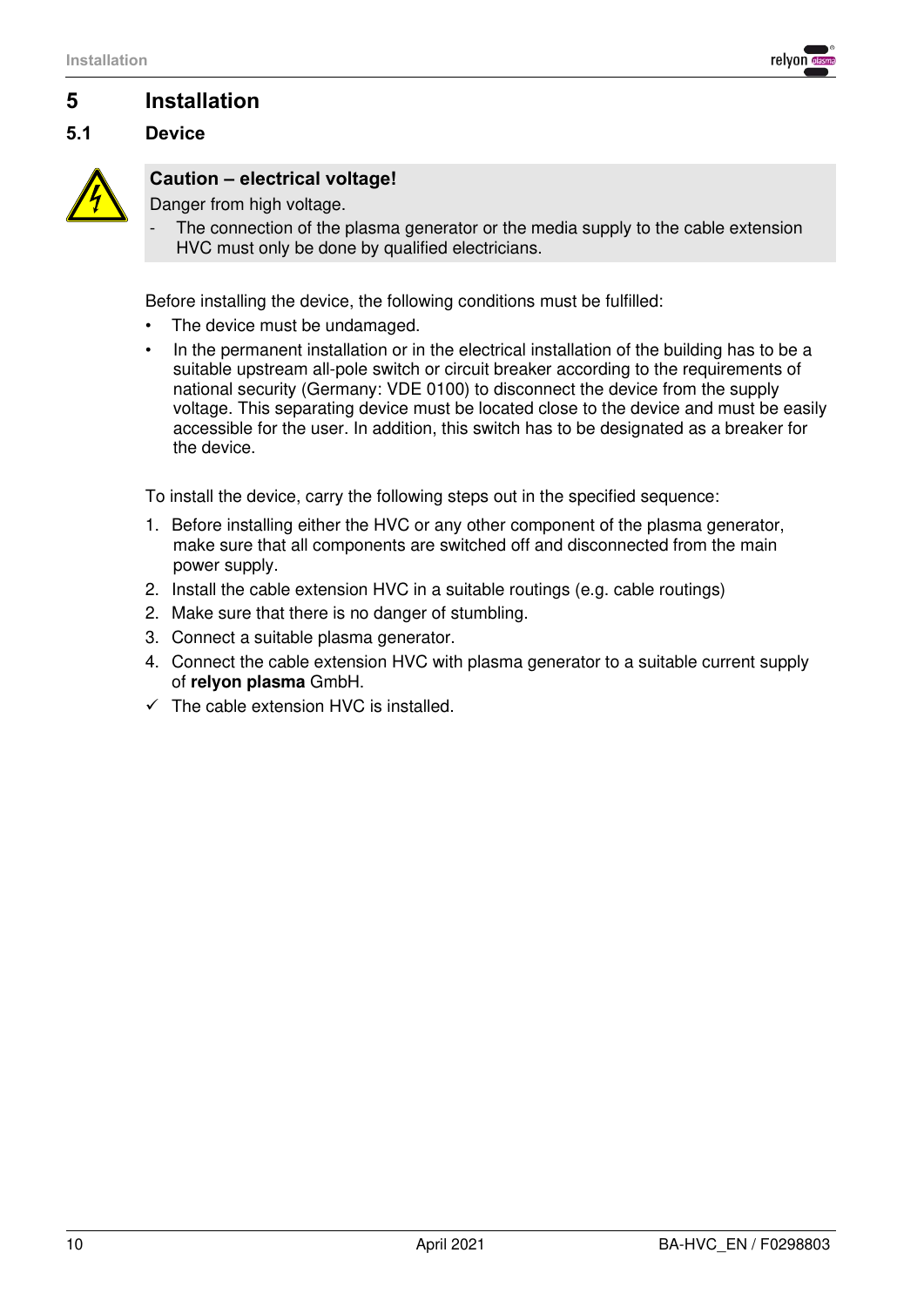

# <span id="page-10-0"></span>**5.2 EMERGENCY-STOP function**

The device will be integrated on site in the EMERGENCY-STOP function of the higherorder main system.

- If the device voltage supply is cut off as a result of the EMERGENCY-STOP function of the higher-order main system, the power supply and compressed air supply of the device is disconnected.
- Prior to switching on again, a safe initial state must be established by the higher-order main system.



#### **Caution – electrical voltage!**

Danger from high voltage

It is important to ensure that both control voltage and the mains is disconnected for the device in emergency stop.

# <span id="page-10-1"></span>**6 Operation**



### **Caution – electrical voltage!**

- Danger from high voltage
- It is important to ensure that both the plasma generator and the extension cable is correctly connected to a suitable power supply of **relyon plasma** GmbH.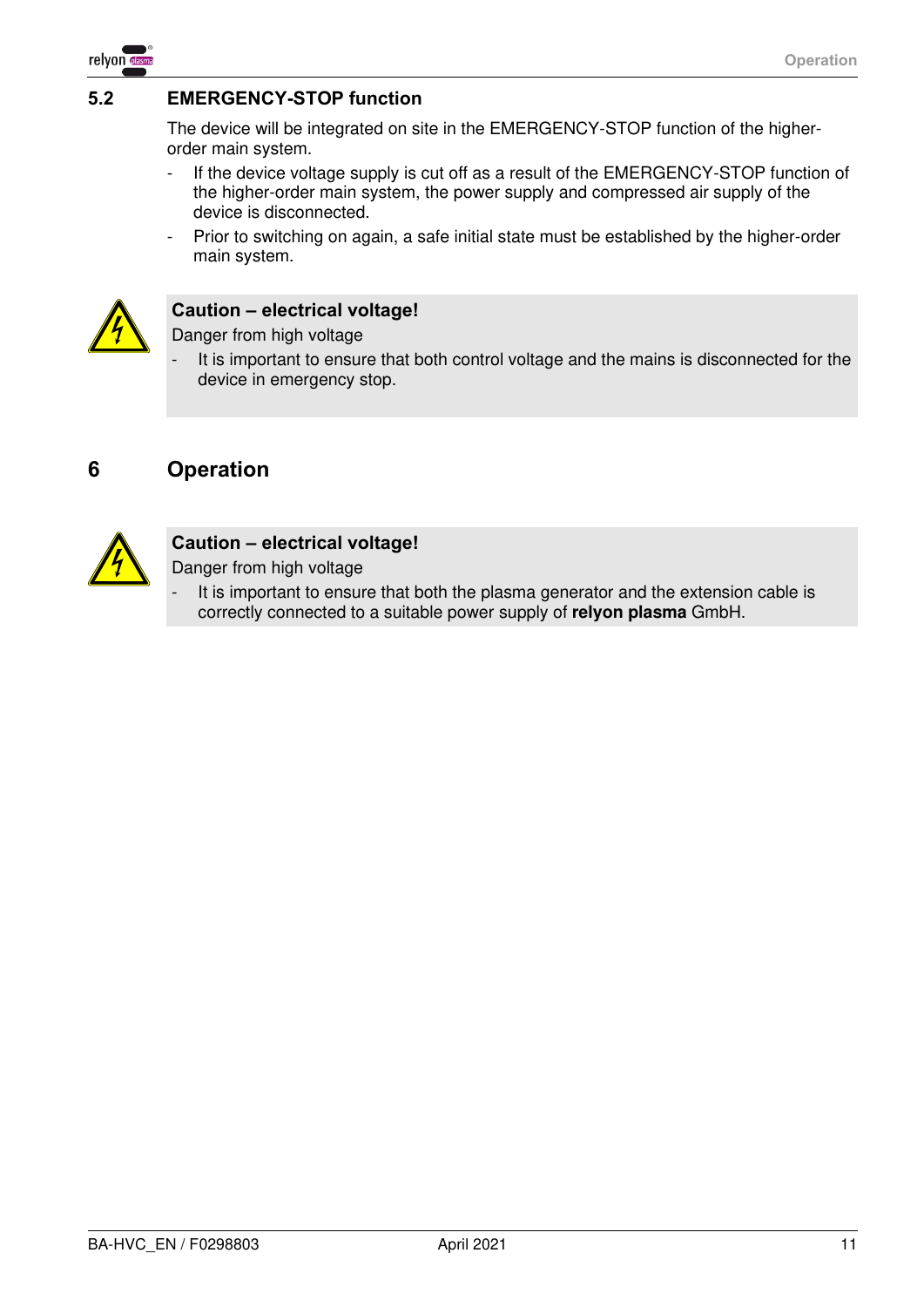



# <span id="page-11-0"></span>**7 De-commissioning**

# **Caution – electrical voltage!**

Danger from high voltage.

-- The disconnection of the current supply and the disconnection of the plasma generator from the media supply must only be carried out by qualified electricians.

For decommissioning the device, carry out the following steps in the specified sequence:

- 1. Switch off the media supply.
- 2. Disconnect the power supply.
- 3. Disassemble the plasma generator.
- 4 Disassemble the cable extension HVC.
- $\checkmark$  The device is not in operation.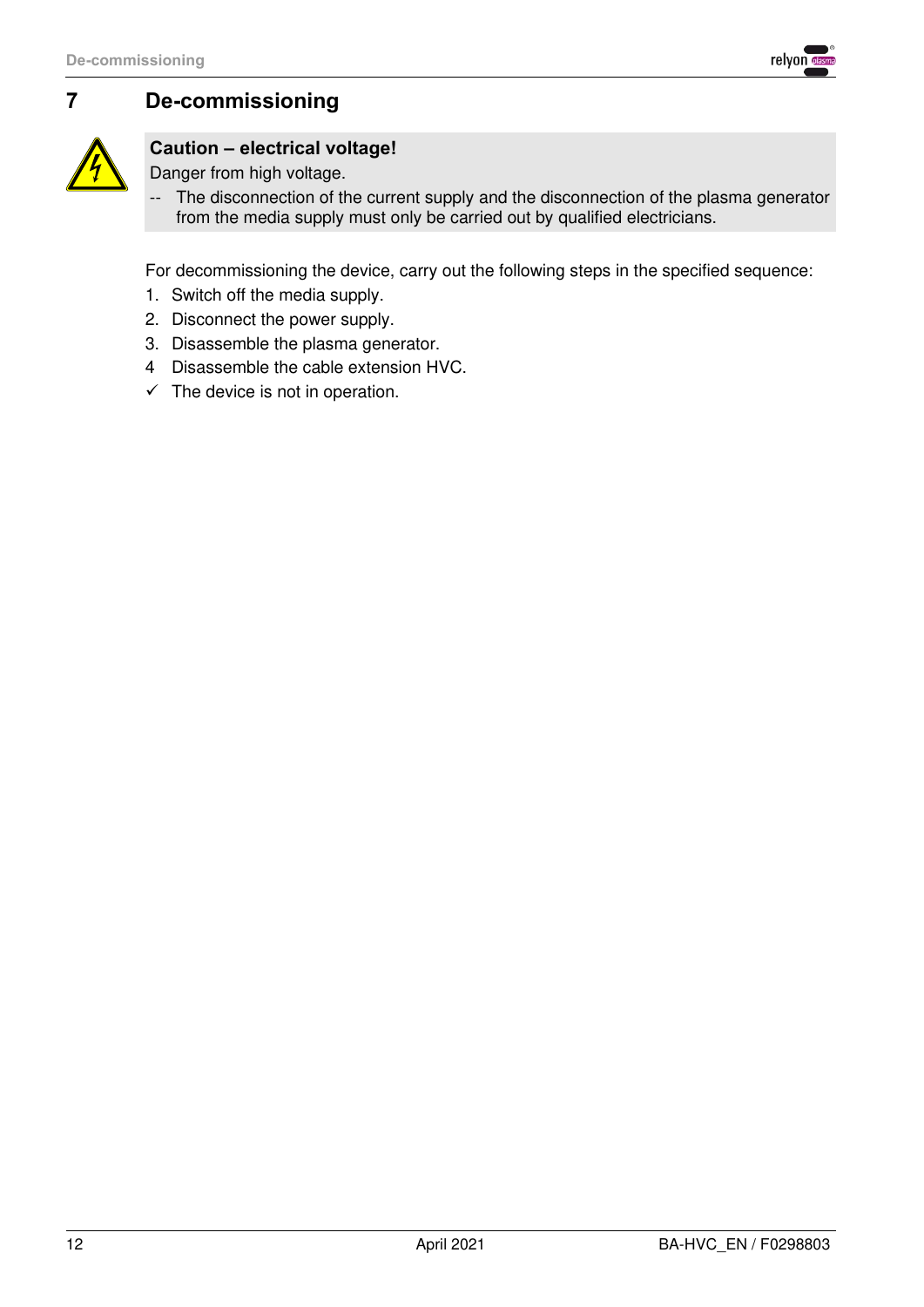

# <span id="page-12-0"></span>**8 Maintenance**



# **Caution – high voltage! Danger to life!**

High voltage is generated in the unit of the device. It is still present after the device has been switched off.

- Opening the device is prohibited.
- Always disconnect the power supply from the device prior to care, maintenance and repair work and before opening the plasma generator.



### **Caution – damage to device possible!**

Opening the device may result in it being damaged.

- Opening the device is prohibited.

### <span id="page-12-1"></span>**8.1 Cleaning**

Clean the cable extension HVC only externally.

- Only dry clean the cable extension HVC.
- The media supply must be switched off.
- The plasma generator must be cooled down.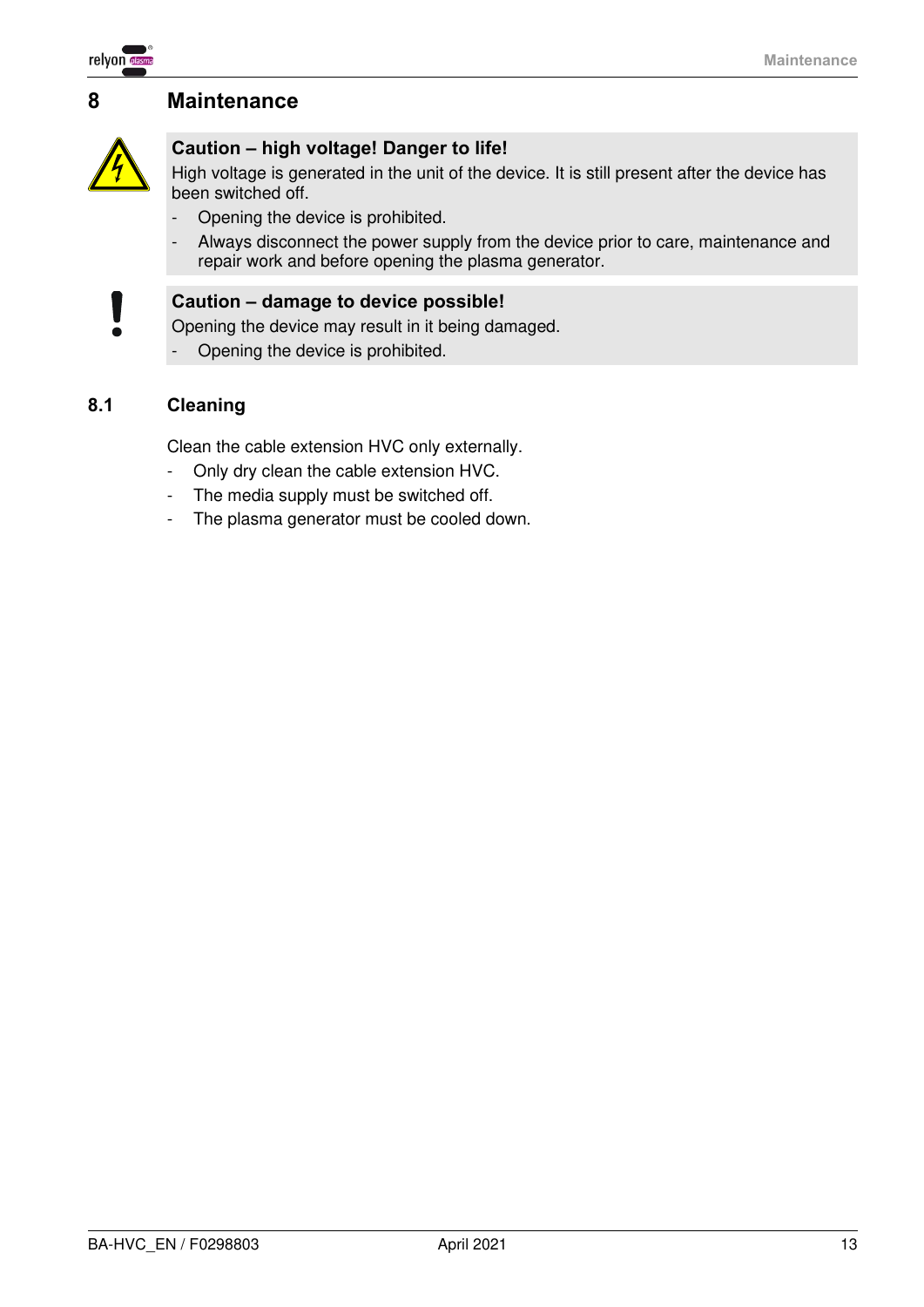

# <span id="page-13-0"></span>**9 Correction of faults**

## <span id="page-13-1"></span>**9.1 No plasma formation**

If the device does not create plasma, check the following items first:

- Is the HV cable damaged?
- Is the HV cable kinked?

# <span id="page-13-2"></span>**9.2 Operation malfunctions**

- Plasma ceases during operation.
- Parasitic discharges (discharges at undesired positions, e.g. at the plasma generator cable connection. It can be destroyed).
- Sparkovers

If such operation malfunctions occur, first carry out the following steps:

- 1. Switch off the device
- 2. Then check the device visually for external damage.
- 3. If no damage is visible, switch the device on again.

If the device still does not operate trouble-free, shut down the device and contact After Sales Service.

### <span id="page-13-3"></span>**9.3 After Sales Service**

If the device does not work correctly, please contact relyon plasma GmbH. The adress is at th ende of the operating instructions.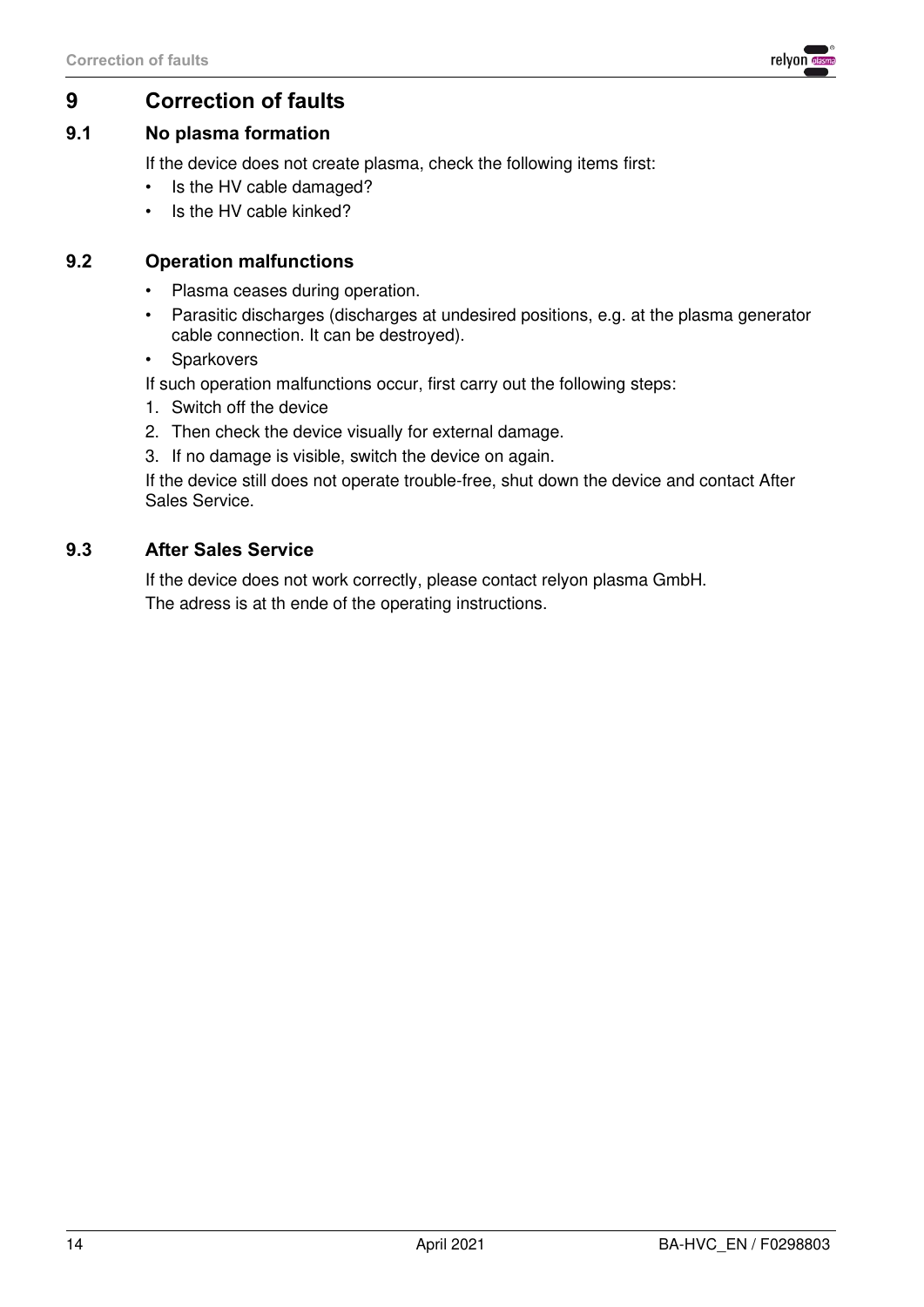

# <span id="page-14-0"></span>**9.4 Overview of malfunctions / faults**

| <b>Malfunction / fault</b>                                           | Cause                                                 | <b>Remedy</b>                                                                                              |
|----------------------------------------------------------------------|-------------------------------------------------------|------------------------------------------------------------------------------------------------------------|
| plasma cannot be switched on<br>or plasma ceases during<br>operation | Energy transfer of the<br>plasmagenerator intercepted | Check the proper connection of<br>the HVC with the power source<br>as well as with the plasma<br>generator |
|                                                                      | An internal fault has occurred                        | De-energize the device. Switch<br>on again                                                                 |
|                                                                      | Mains fuse has tripped                                | Check mains fuse, provide<br>more powerful fusing if<br>necessary                                          |
|                                                                      | power cable interrupted                               | Check mains cable                                                                                          |
|                                                                      | Wear of nozzle and electrode                          | Check nozzle and electrode for<br>wear, replace if necessary                                               |
|                                                                      | Short-circuit, the plasma<br>generator is defective   | <b>Contact After Sales Service</b>                                                                         |
|                                                                      | Cable break                                           | Check HV cable from media<br>supply to the plasma generator<br>for possible cable breakage                 |
|                                                                      |                                                       | Problem cannot be eliminated:<br><b>Contact After Sales Service</b>                                        |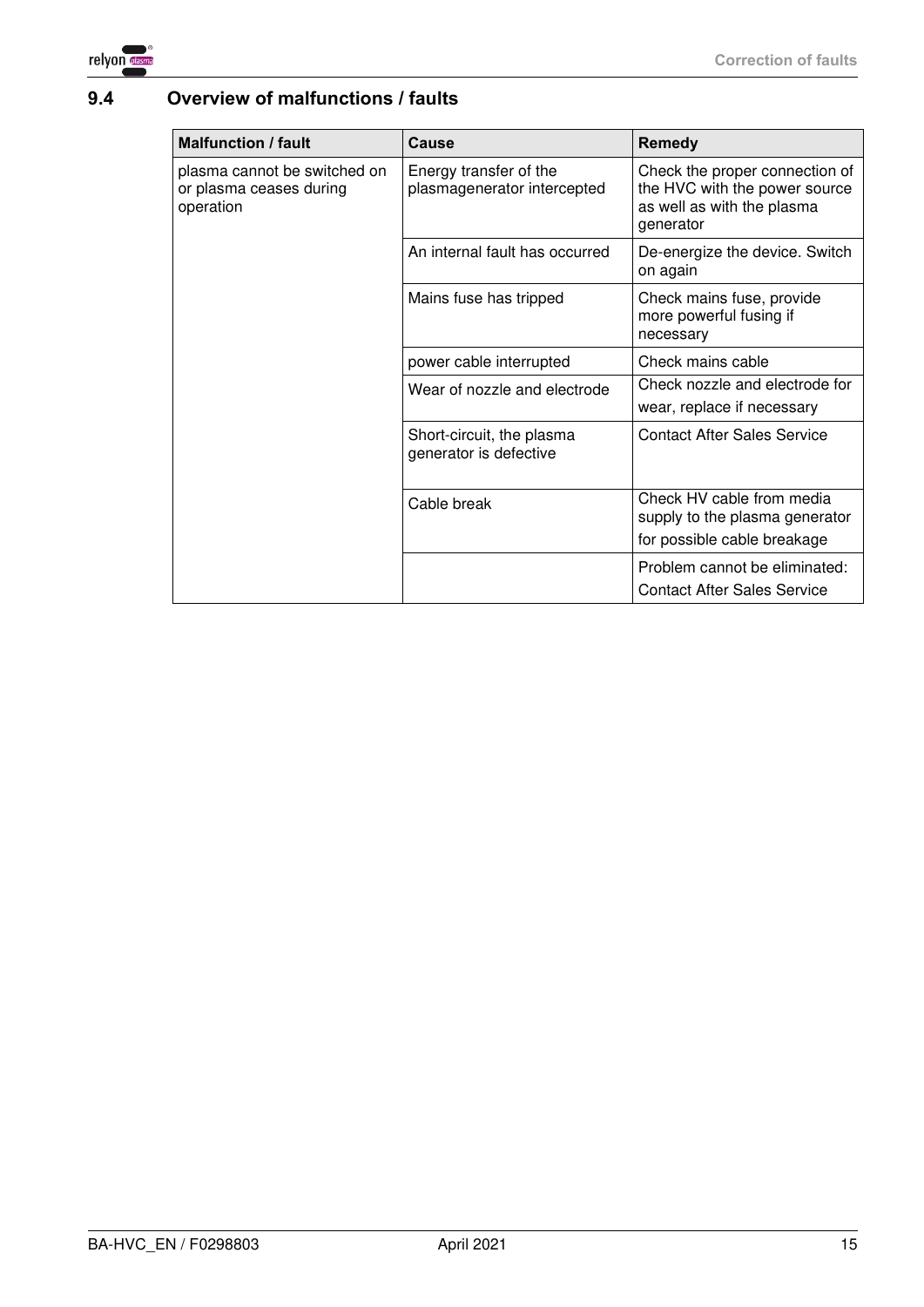

# <span id="page-15-0"></span>**10 Environment**

# <span id="page-15-1"></span>**10.1 Disposal**



# **Do not forget environmental protection.**

Used electrical and electronic devices must not be disposed of together with household waste.

- The device contains valuable raw materials that can be recycled. Always hand in the device therefore to an appropriate acceptance point.

# <span id="page-15-2"></span>**11 Conformity / standards**

<span id="page-15-3"></span>**11.1 CE**

#### **Our EC Declaration of Conformity.**   $C\epsilon$

The marking is on the type plate on the bottom side of the device housing.

#### <span id="page-15-4"></span>**11.2 Product standards**

The device complies with the following provisions and standards:

2004/108/EC EC-EMC Directive

Guideline of the European Council for harmonization of the legal specifications of the member states with regard to electromagnetic compatibility.

2006/95/EC EC Low Voltage Directive

Directive 2006/95/EC of the European Parliament and Council dated December 12th, 2006 for harmonization of the legal requirements of the member states with regard to electric equipment for use within specific voltage limits.

EN 55011 (2007 + A2:2007) transient emissions, limit group 2, class A

EN 61000-6-2 (2005) Immunity from disturbance

Type of protection IP50 **IEC 60529**